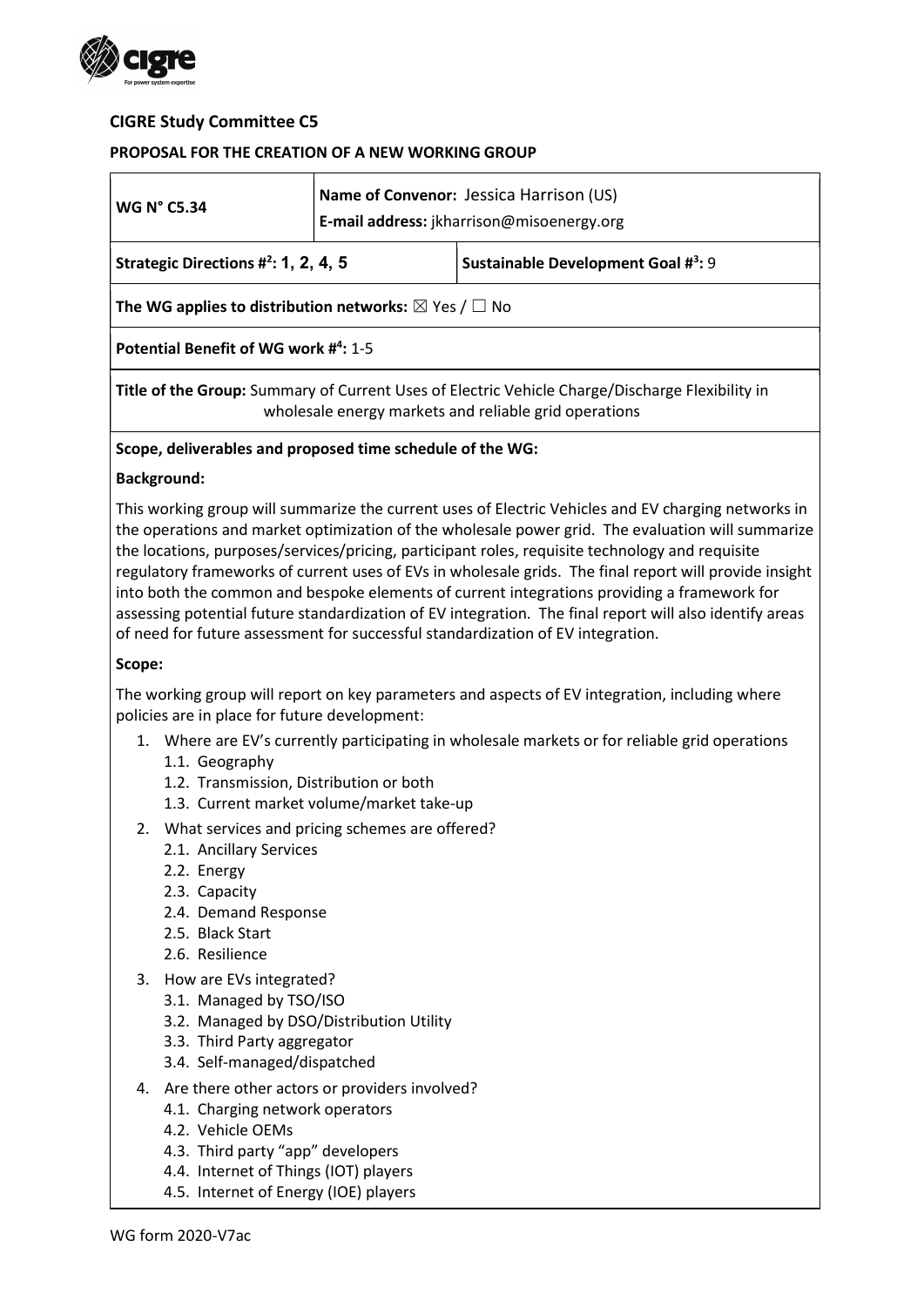

|                                                                      | 5. What technology and parameters are required to integrate EVs into markets?<br>5.1. Wireless internet<br>5.2. Smart Charging<br>5.3. Charge & discharge capability (including V2G)<br>5.4. DC or AC<br>5.5. Speed of charge/discharge |                     |  |
|----------------------------------------------------------------------|-----------------------------------------------------------------------------------------------------------------------------------------------------------------------------------------------------------------------------------------|---------------------|--|
|                                                                      | 6. Forms of legal regulation of EVs and charging<br>6.1. Franchise monopoly?                                                                                                                                                            |                     |  |
|                                                                      | 7. Overall summery of Use Cases for Integrating EVs into energy markets.                                                                                                                                                                |                     |  |
| Deliverables:                                                        |                                                                                                                                                                                                                                         |                     |  |
| $\boxtimes$ Technical Brochure and Executive Summary in Electra      |                                                                                                                                                                                                                                         |                     |  |
|                                                                      | $\Box$ Electra Report                                                                                                                                                                                                                   | $\Box$ CSE          |  |
|                                                                      | $\boxtimes$ Future Connections                                                                                                                                                                                                          |                     |  |
|                                                                      | $\boxtimes$ Tutorial                                                                                                                                                                                                                    | $\boxtimes$ Webinar |  |
| Time Schedule: start: May 2022<br>Final Report: August 2024          |                                                                                                                                                                                                                                         |                     |  |
| <b>Approval by Technical Council Chairman:</b><br>(Warcio Seeftruaer |                                                                                                                                                                                                                                         |                     |  |
| Date: April $1st$ , 2022                                             |                                                                                                                                                                                                                                         |                     |  |
|                                                                      |                                                                                                                                                                                                                                         |                     |  |

Notes: <sup>1</sup> Working Group (WG) or Joint WG (JWG), <sup>2</sup> See attached Table 1, <sup>3</sup>See attached Table 2 and CIGRE reference Paper: Sustainability – at the heart of CIGRE's work.<sup>4</sup> See attached Table 3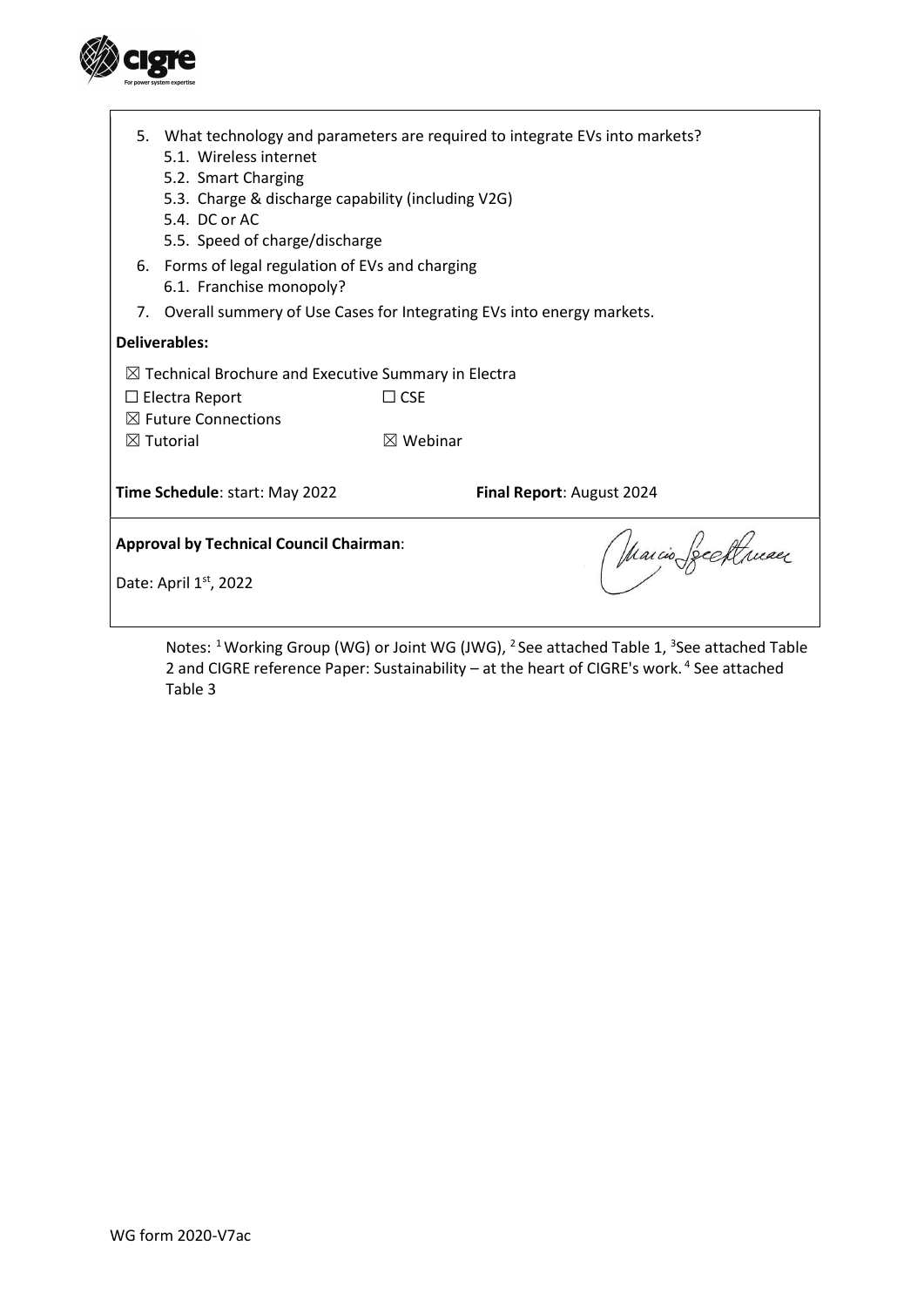

## Table 1: Strategic directions of the Technical Council

|   | The electrical power system of the future reinforcing the End-to-End nature of CIGRE: respond<br>to speed of changes in the industry by preparing and disseminating state-of-the-art<br>technological advances |
|---|----------------------------------------------------------------------------------------------------------------------------------------------------------------------------------------------------------------|
|   | Making the best use of the existing systems                                                                                                                                                                    |
| 3 | Focus on the environment and sustainability (in case the WG shows a direct contribution to at<br>least one SDG)                                                                                                |
| 4 | Preparation of material readable for non-technical audience                                                                                                                                                    |

# Table 2: Environmental requirements and sustainable development goals

| CIGRE selected the 7 SDGs that are the most relevant to CIGRE. In case the WG work refers to other<br>SDGs or do not address any specific SDG, it will be quoted 0. |                                                                                                                                                                                                                                                                                                                                                                                                                                                                                                                                                                        |  |
|---------------------------------------------------------------------------------------------------------------------------------------------------------------------|------------------------------------------------------------------------------------------------------------------------------------------------------------------------------------------------------------------------------------------------------------------------------------------------------------------------------------------------------------------------------------------------------------------------------------------------------------------------------------------------------------------------------------------------------------------------|--|
| 0                                                                                                                                                                   | Other SDGs or not applied                                                                                                                                                                                                                                                                                                                                                                                                                                                                                                                                              |  |
| $\overline{7}$                                                                                                                                                      | SDG 7: Affordable and clean energy<br>Increase share of renewable energy; e.g. expand infrastructure for supplying sustainable<br>energy services; ensure universal access to affordable, reliable, and modern energy services;<br>energy efficiency; facilitate access to clean energy research and technology                                                                                                                                                                                                                                                        |  |
| 9                                                                                                                                                                   | SDG 9: Industry, innovation and infrastructure<br>Facilitate sustainable infrastructure development; facilitate technological and technical<br>support                                                                                                                                                                                                                                                                                                                                                                                                                 |  |
| 11                                                                                                                                                                  | SDG 11: Sustainable cities and communities<br>Increase attention on sustainable and resilient buildings utilizing local (raw) materials, power<br>for electric vehicles, strengthening long-line transmission and distribution systems to import<br>necessary power to cities, developing micro-grids to reinforce the sustainable nature of cities;<br>protect and safeguard the world's cultural and natural heritage; reduce the adverse per capita<br>environmental impact of cities, including by paying special attention to air quality and waste<br>management |  |
| 12                                                                                                                                                                  | SDG 12: Responsible consumption and production<br>E.g. Promote public procurement practices that are sustainable; address reducing use of SF6<br>and promote alternatives, encourage companies to adopt sustainable practices and to<br>integrate sustainability information into their reporting cycle, address inefficient fossil-fuel<br>subsidies that encourage wasteful consumption                                                                                                                                                                              |  |
| 13                                                                                                                                                                  | <b>SDG 13: Climate action</b><br>E.g. Increase share of renewable or other CO2-free energy; energy efficiency; expand<br>infrastructure for supplying sustainable energy; strengthen resilience and adaptive capacity to<br>climate-related hazards and natural disasters; integrate climate change measures into<br>national policies, strategies and planning; improve education, awareness-raising and human<br>and institutional capacity on climate change mitigation, adaptation, impact reduction and<br>early warning                                          |  |
| 14                                                                                                                                                                  | SDG 14: Life below water<br>E.g. Effects of offshore windfarms; effects of submarine cables on sea-life                                                                                                                                                                                                                                                                                                                                                                                                                                                                |  |
| 15                                                                                                                                                                  | SDG 15: Life on land<br>E.g. Attention for vegetation management; bird collisions; integration of substations and lines<br>into the landscape                                                                                                                                                                                                                                                                                                                                                                                                                          |  |